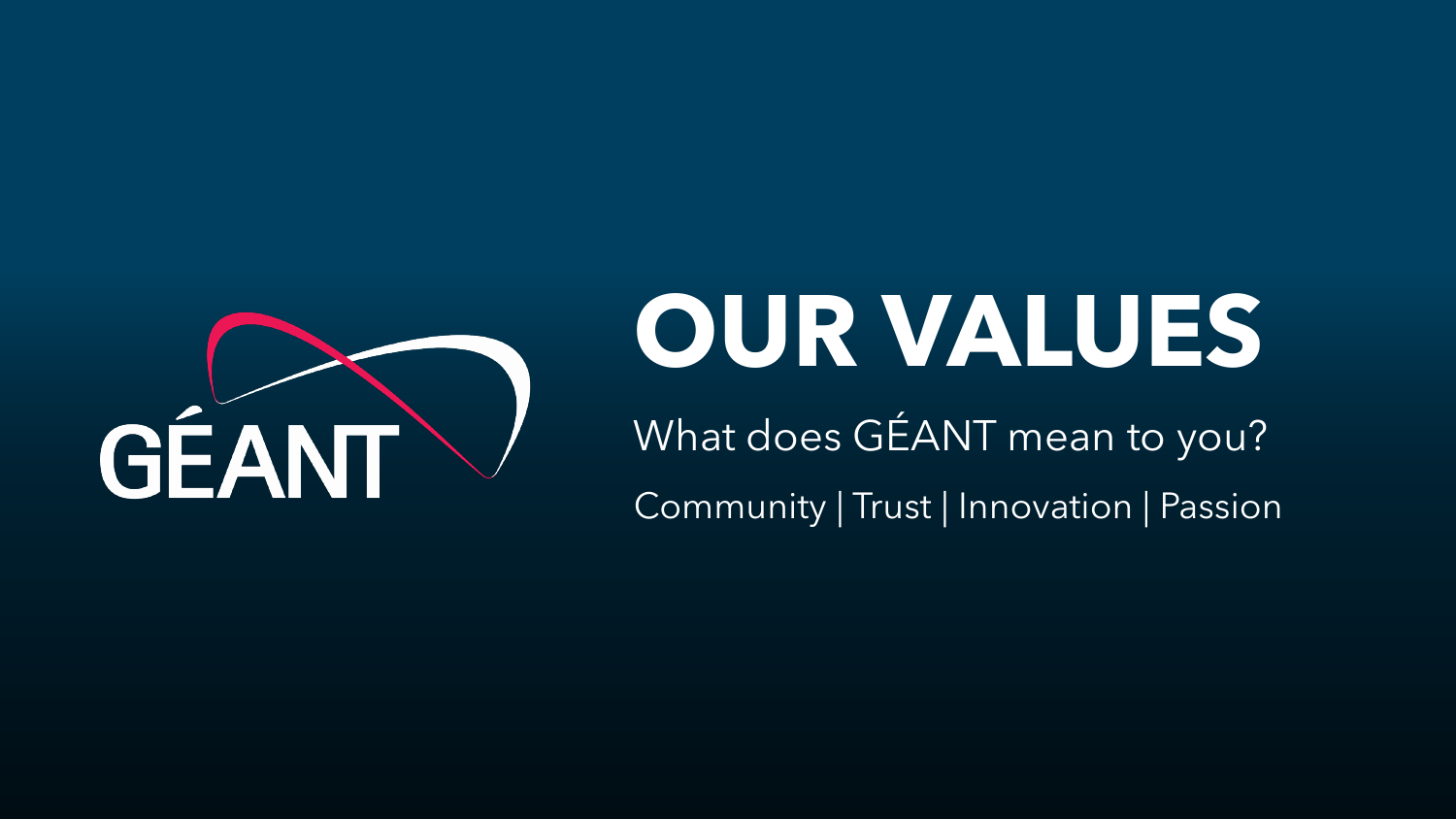## **COMMUNITY**

#### • **I AM BECAUSE WE ARE**

• As a group of individuals, we are driven by a feeling of community: we need each other to live, to work, to laugh, to succeed. I am because we are. We are because I am. A community does not exist without individuals, and individuals do not thrive without community.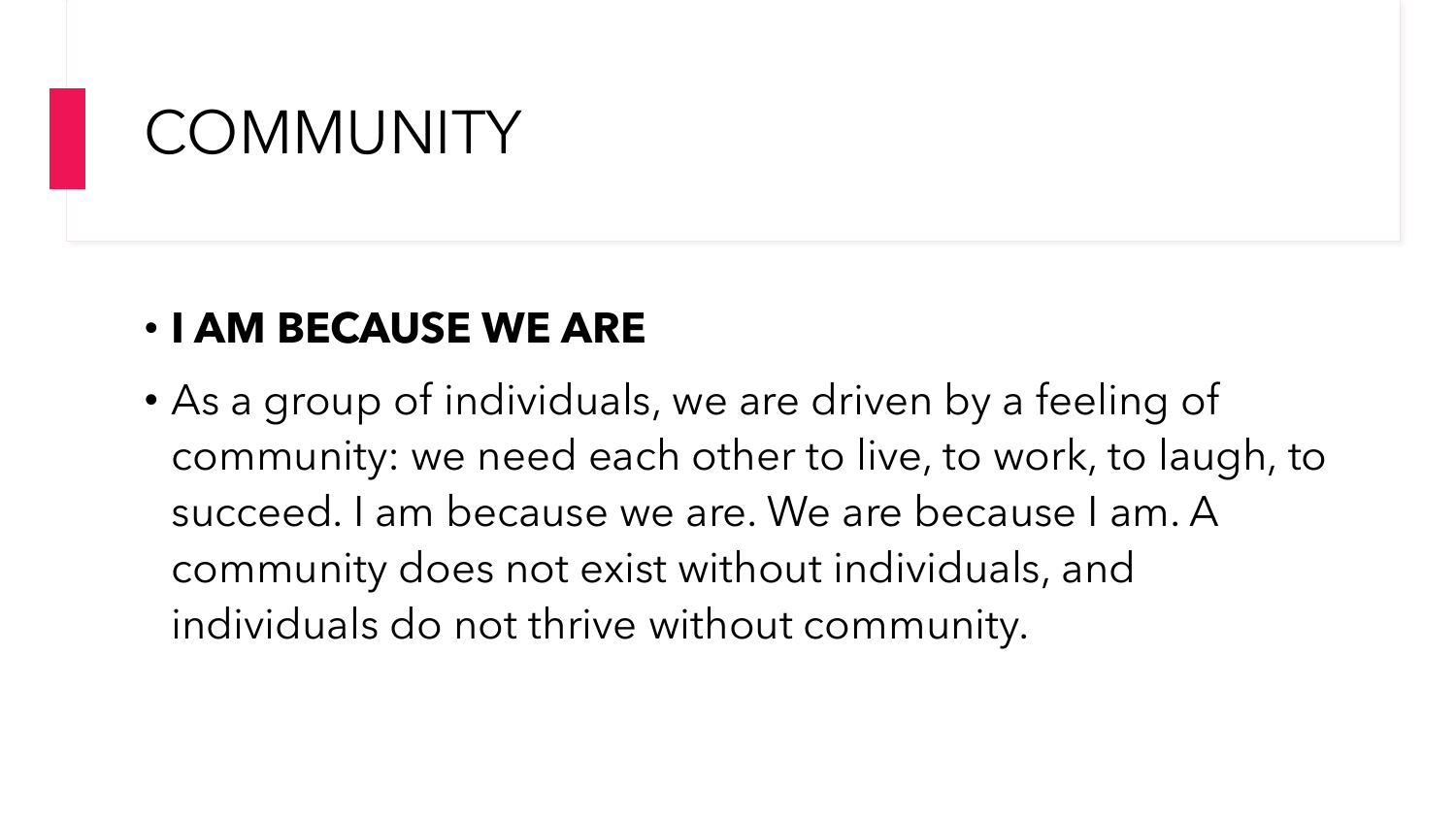## TRUST

### • **BUILT ON TRUST**

• Everything we do is built on trust. When we speak to each other, when we communicate with our community, when we build new services – we trust in each other's reasons, knowledge and experience.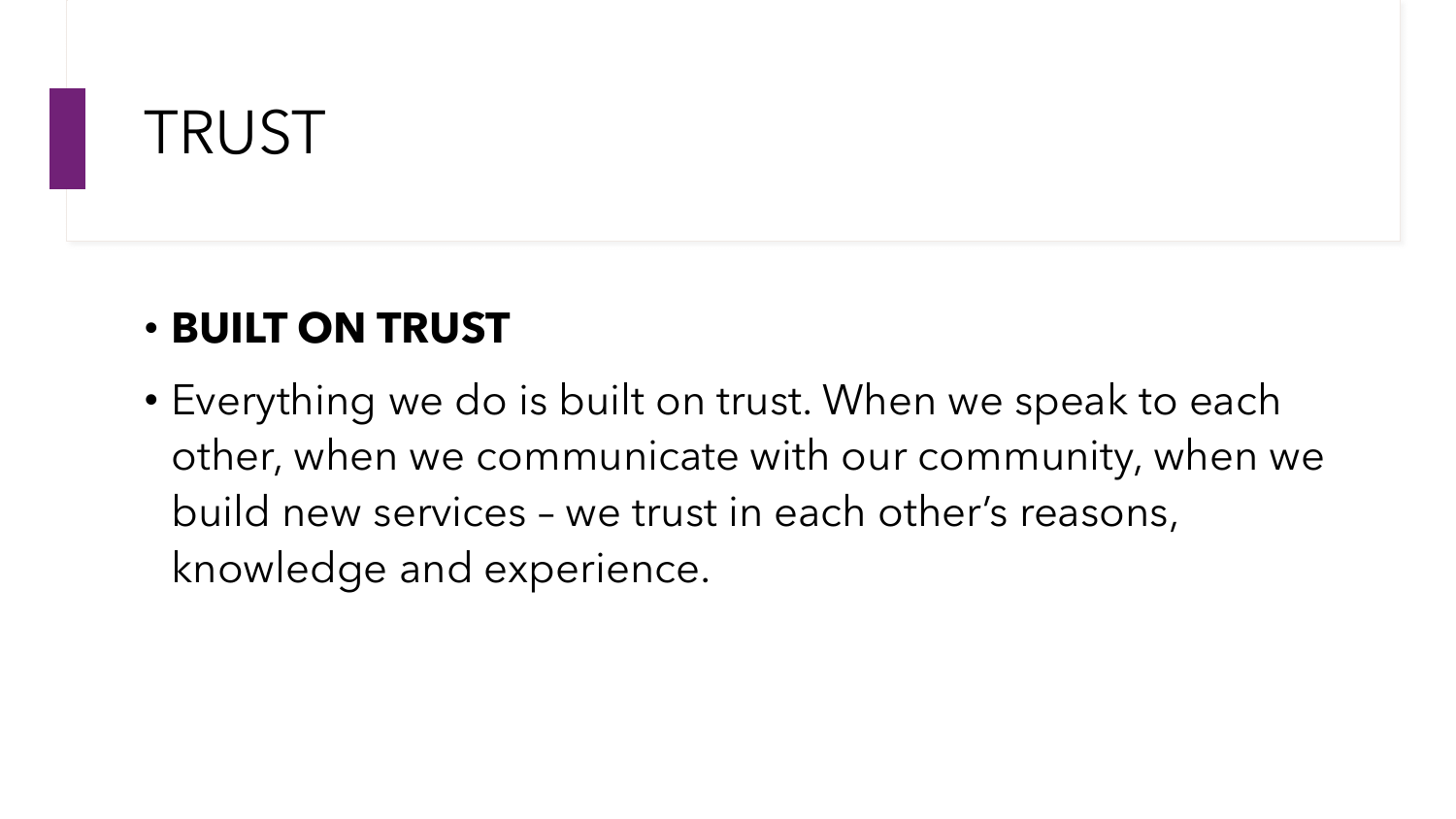## INNOVATION

#### • **INNOVATION EVERYWHERE**

• We add value by innovating for the benefit of our community and society at large. Whether this is a new service, a fresh way of working, or a new campaign idea… the approach is consistent: we try to continually improve by innovating everywhere.